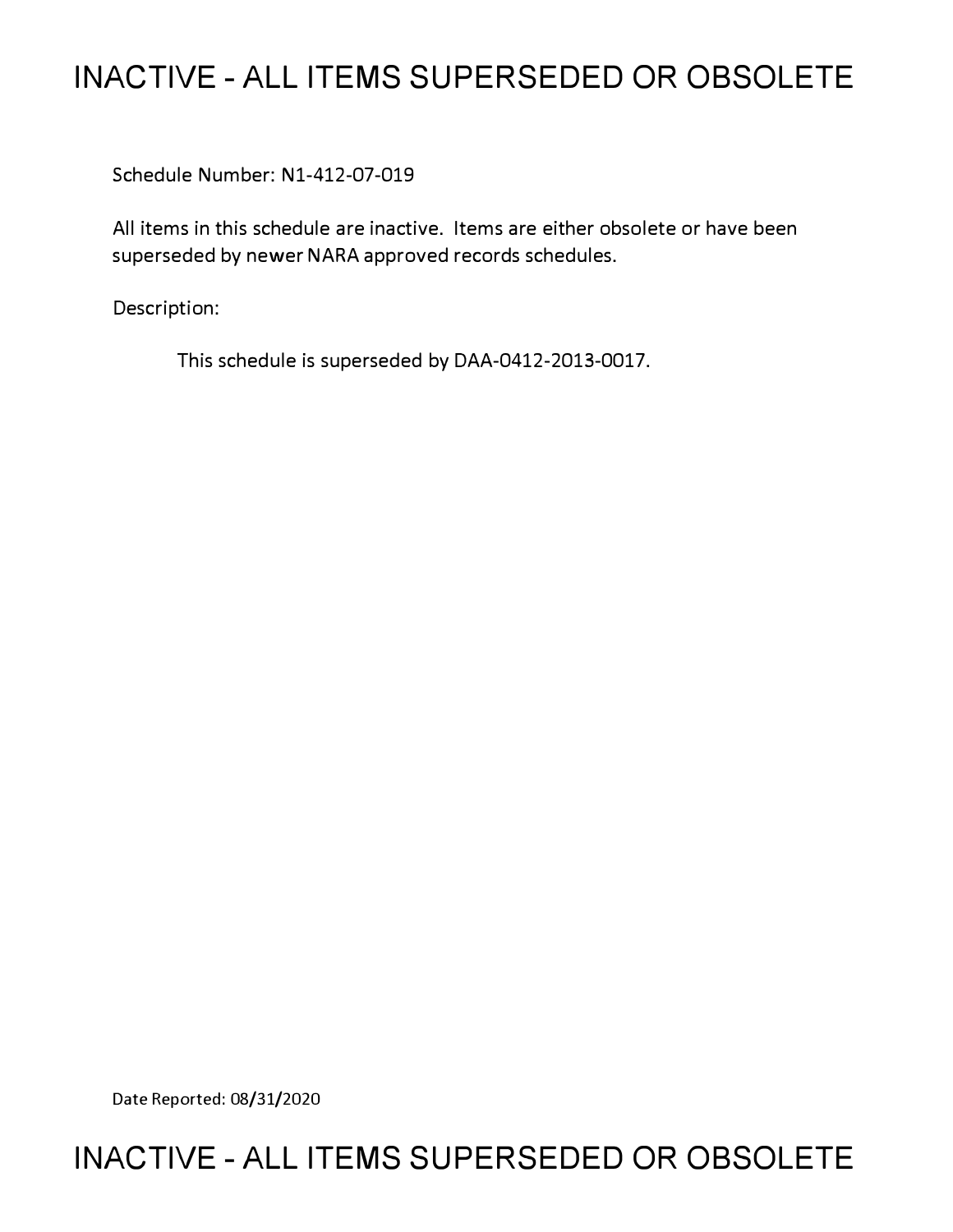|  |  | WML.      |  |  |
|--|--|-----------|--|--|
|  |  | arranged. |  |  |

|                                                                               |                                                     | . ¥                                                                                                                                                                                                                                                                                                                                                                                    |                                                            |                                               |                                                                                                                                                                                                                                               |                                |                                |  |
|-------------------------------------------------------------------------------|-----------------------------------------------------|----------------------------------------------------------------------------------------------------------------------------------------------------------------------------------------------------------------------------------------------------------------------------------------------------------------------------------------------------------------------------------------|------------------------------------------------------------|-----------------------------------------------|-----------------------------------------------------------------------------------------------------------------------------------------------------------------------------------------------------------------------------------------------|--------------------------------|--------------------------------|--|
| <b>REQUEST FOR RECORDS DISPOSITION AUTHORITY</b>                              |                                                     |                                                                                                                                                                                                                                                                                                                                                                                        |                                                            | <b>JOB NUMBER</b><br><u>n1-412-07-19</u>      |                                                                                                                                                                                                                                               |                                |                                |  |
| To NATIONAL ARCHIVES and RECORDS ADMINISTRATION (NIR)<br>WASHINGTON, DC 20408 |                                                     |                                                                                                                                                                                                                                                                                                                                                                                        |                                                            | $\mathcal{L}$<br><b>DATE&amp;RECE&amp;VED</b> |                                                                                                                                                                                                                                               |                                |                                |  |
| 1 FROM (Agency or establishment)                                              |                                                     |                                                                                                                                                                                                                                                                                                                                                                                        |                                                            | <b>NOTIFICATION TO AGENCY</b>                 |                                                                                                                                                                                                                                               |                                |                                |  |
| U.S. Environmental Protection Agency                                          |                                                     |                                                                                                                                                                                                                                                                                                                                                                                        |                                                            |                                               |                                                                                                                                                                                                                                               |                                |                                |  |
|                                                                               | 2 MAJOR SUBDIVISION                                 |                                                                                                                                                                                                                                                                                                                                                                                        |                                                            |                                               |                                                                                                                                                                                                                                               |                                |                                |  |
| 3 MINOR SUBDIVISION                                                           |                                                     |                                                                                                                                                                                                                                                                                                                                                                                        |                                                            | be                                            | In accordance with the provisions of 44 U.S.C.<br>3303a,<br>disposition<br>the<br>including<br>request,<br>amendments, is approved except for items that may<br>marked Adisposition not approved <sup>e</sup> or<br>Awithdrawn≅ in column 10. |                                |                                |  |
|                                                                               | 5 TELEPHONE<br>4 NAME OF PERSON WITH WHOM TO CONFER |                                                                                                                                                                                                                                                                                                                                                                                        |                                                            |                                               | <b>DATE</b>                                                                                                                                                                                                                                   |                                | ARCHIVIST OF THE UNITED STATES |  |
|                                                                               | John B. Ellis                                       |                                                                                                                                                                                                                                                                                                                                                                                        | 202-566-1643                                               |                                               | 4l4l02                                                                                                                                                                                                                                        | Albertient                     |                                |  |
| <b>DATE</b>                                                                   | is not required;                                    | proposed for disposal on the attached ____ page(s) are not now needed for the business of this agency or will not be needed after the<br>retention periods specified; and that written concurrence from the General Accounting Office, under the provisions of Title 8 of the<br>GAO manual for Guidance of Federal Agencies,<br>is attached; or<br>SIGNATURE OF AGENCY REPRESENTATIVE | has been requested.                                        |                                               |                                                                                                                                                                                                                                               |                                |                                |  |
|                                                                               |                                                     | John B Ellis                                                                                                                                                                                                                                                                                                                                                                           | <b>TITLE</b><br>The BElli<br><b>Agency Records Officer</b> |                                               |                                                                                                                                                                                                                                               |                                |                                |  |
| 7 Item<br>No                                                                  |                                                     |                                                                                                                                                                                                                                                                                                                                                                                        | 8 DESCRIPTION OF ITEM AND PROPOSED DISPOSITION             |                                               | 9 GRS OR SUPERSEDED<br>10 ACTION TAKEN<br>(NARA USE ONLY)<br><b>JOB CITATION</b>                                                                                                                                                              |                                |                                |  |
|                                                                               |                                                     | EPA 690 Enforcement - Hazardous Waste Program                                                                                                                                                                                                                                                                                                                                          |                                                            |                                               |                                                                                                                                                                                                                                               | $NC1-412-85-13/10c(1)$ and (2) |                                |  |
|                                                                               |                                                     |                                                                                                                                                                                                                                                                                                                                                                                        |                                                            |                                               |                                                                                                                                                                                                                                               |                                |                                |  |

PREVIOUS EDITION NOT USABLE

 $\hat{\mathbf{e}}$ 

 $\overline{\mathcal{V}}$ 

ź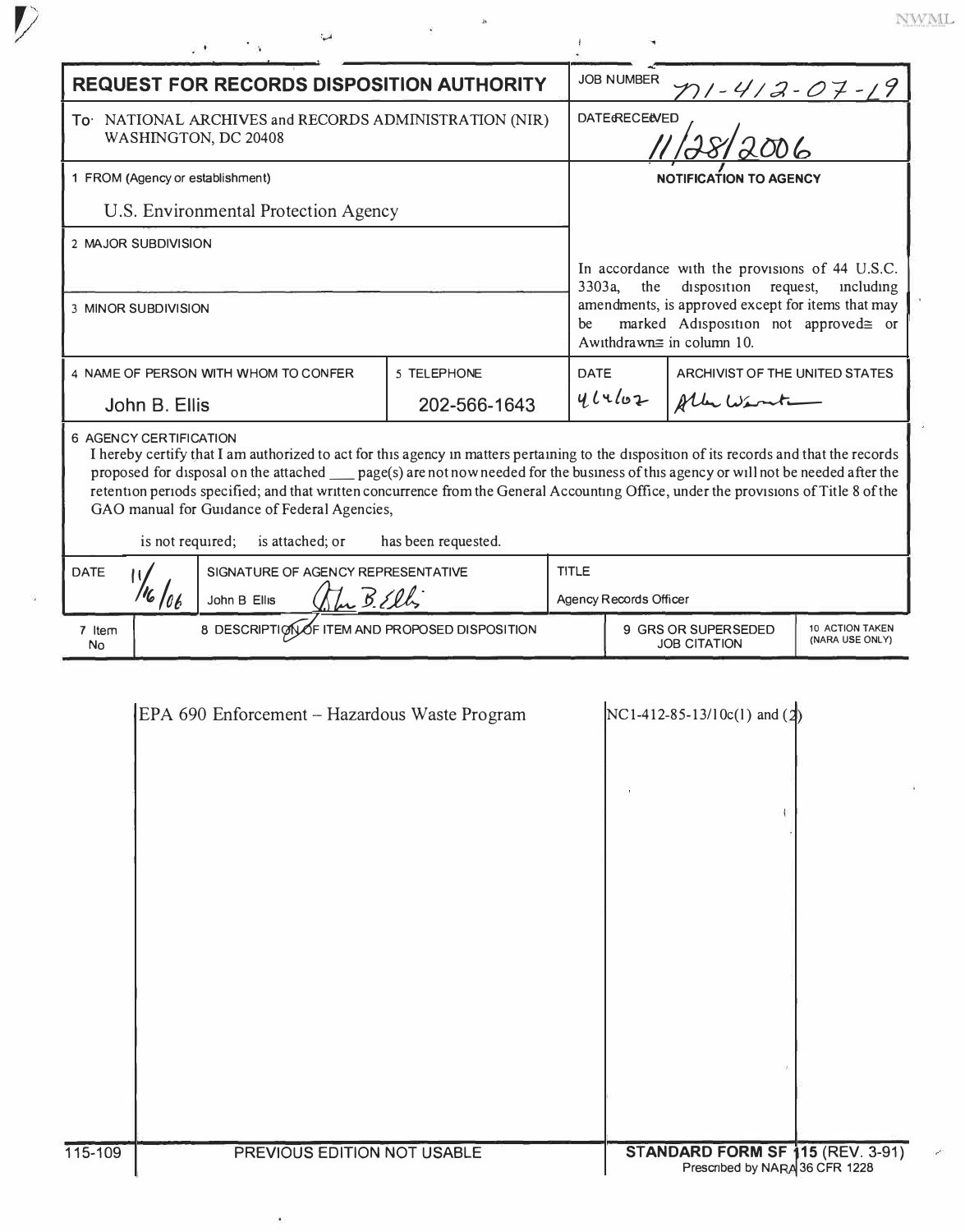# **EPA Records Schedule 690**

**Status:** Final, 07/31/2008

**Title:** Enforcement - Hazardous Waste Program

**Program:** Enforcement and Compliance Assurance

**Applicability:** Headquarters

**Function:** 108-025-08 - Compliance and Enforcement

#### **NARA Disposal Authority:**

This schedule authorizes the disposition of the record copy in any media (media neutral), excluding any records already in electronic form. Records designated for permanent retention must be transferred to the National Archives in accordance with NARA standards at the time of transfer.

•  $N1-412-07-19$ 

#### **Description:**

Contains documents pertaining to the compliance monitoring and enforcement program for controlling hazardous waste. Includes documents and data relating to statements of program, guidance, policies, strategies, analysis of state laws, interim and final authorities and statements of Attorney General.

Also contains documents pertaining to EP A's enforcement of hazardous waste statutes, regulations, and standards. Documents include case development and litigation support files, background studies, legal documents, opinions, reports, attorney work product, surveillance reports, violation notices and compliance orders.

#### **Disposition Instructions:**

**Item a:** Compliance monitoring and enforcement for controlling hazardous waste relating to state programs

- **Disposable**
- Close inactive records upon completion of program.
- Destroy 20 years after file closure.

**Item b(1):** Enforcement of hazardous waste statutes, regulations, and standards - Nonelectronic

- **Permanent**
- Close inactive records upon completion of action or appeals.
- Transfer to the National Archives in 5 year blocks 15 years after file closure.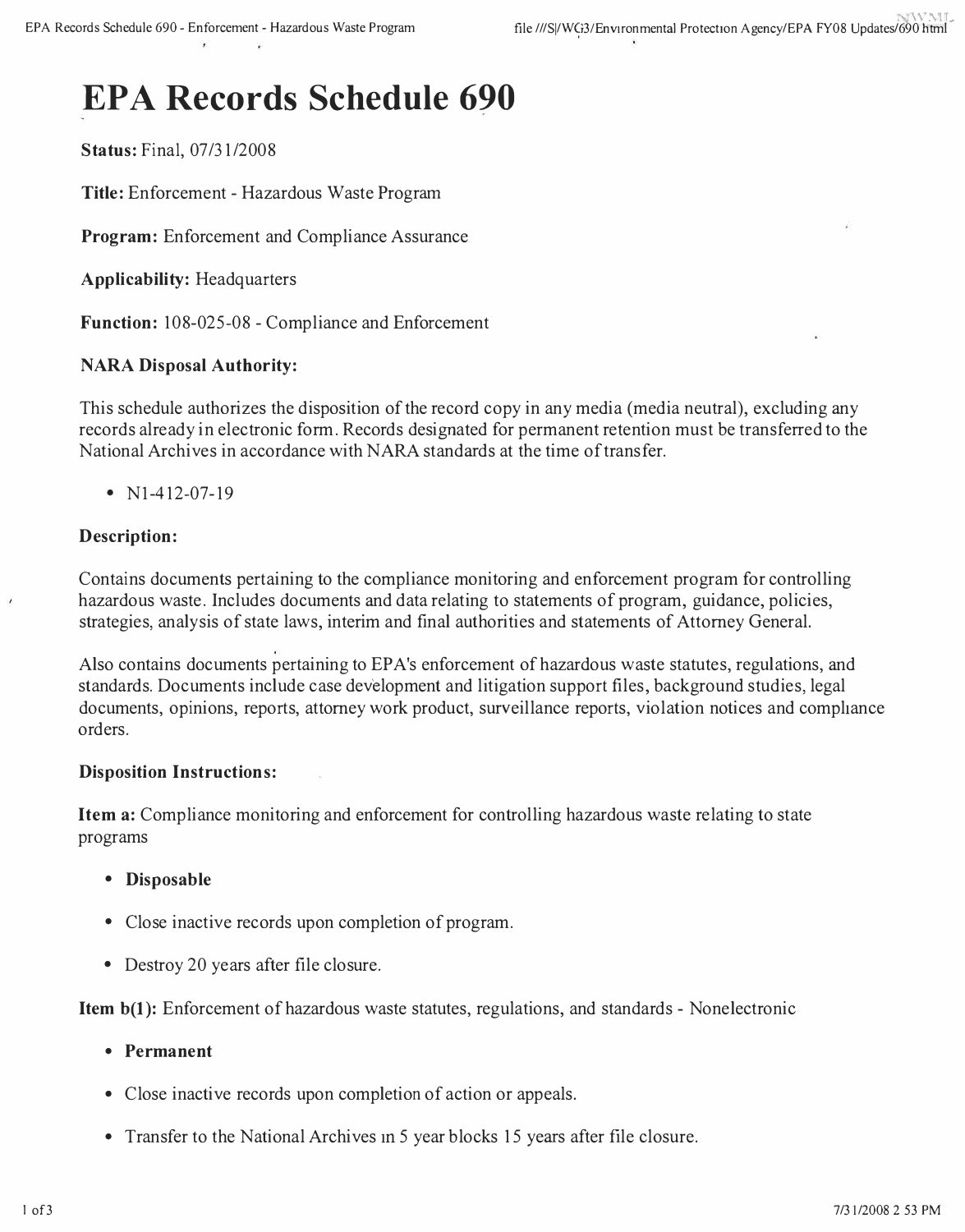**Item b(2):** Enforcement of hazardous waste statutes, regulations, and standards - Electronic

- **Permanent**
- Close inactive records upon completion of action or appeals
- Transfer to the National Archives 5 years after file closure, with any related documentation and external finding aids, as specified in 36 CFR 1228.270 or standards applicable at the time.

**Item b(3):** Enforcement of hazardous waste statutes, regulations, and standards - Electronic copy of records transferred to the National Archives

- **Disposable**
- Close file upon transfer to the National Archives.
- Delete after electronic record copy is successfully transferred to the National Archives.

#### **Guidance:**

See EPA 025 for Superfund site-specific enforcement actions and EPA 207 for other enforcement actions referred to Regional Counsel.

#### **Reasons for Disposition:**

The following changes were made in the 07/313/2008 version:

- Divided item b into three subitems,  $b(1)$ -(3).
- Revised the titles of disposition items  $b(1)$ -(3).
- Revised the disposition instruction for item b(3).

The disposition instructions have been rewritten to allow for maintaining the record copy in EPA's electronic recordkeeping system. The retention has not changed.

Item c for electronic copies created with word processing and electronic mail applications deleted 08/23/2006 pursuant to NARA Bulletin 2006-04.

#### **Custodians:**

Office of Enforcement and Compliance Assurance

- **Contact:**
- **Telephone:**

## **Related Schedules:**

## EPA 025, EPA 207

## **Previous NARA Disposal Authority:**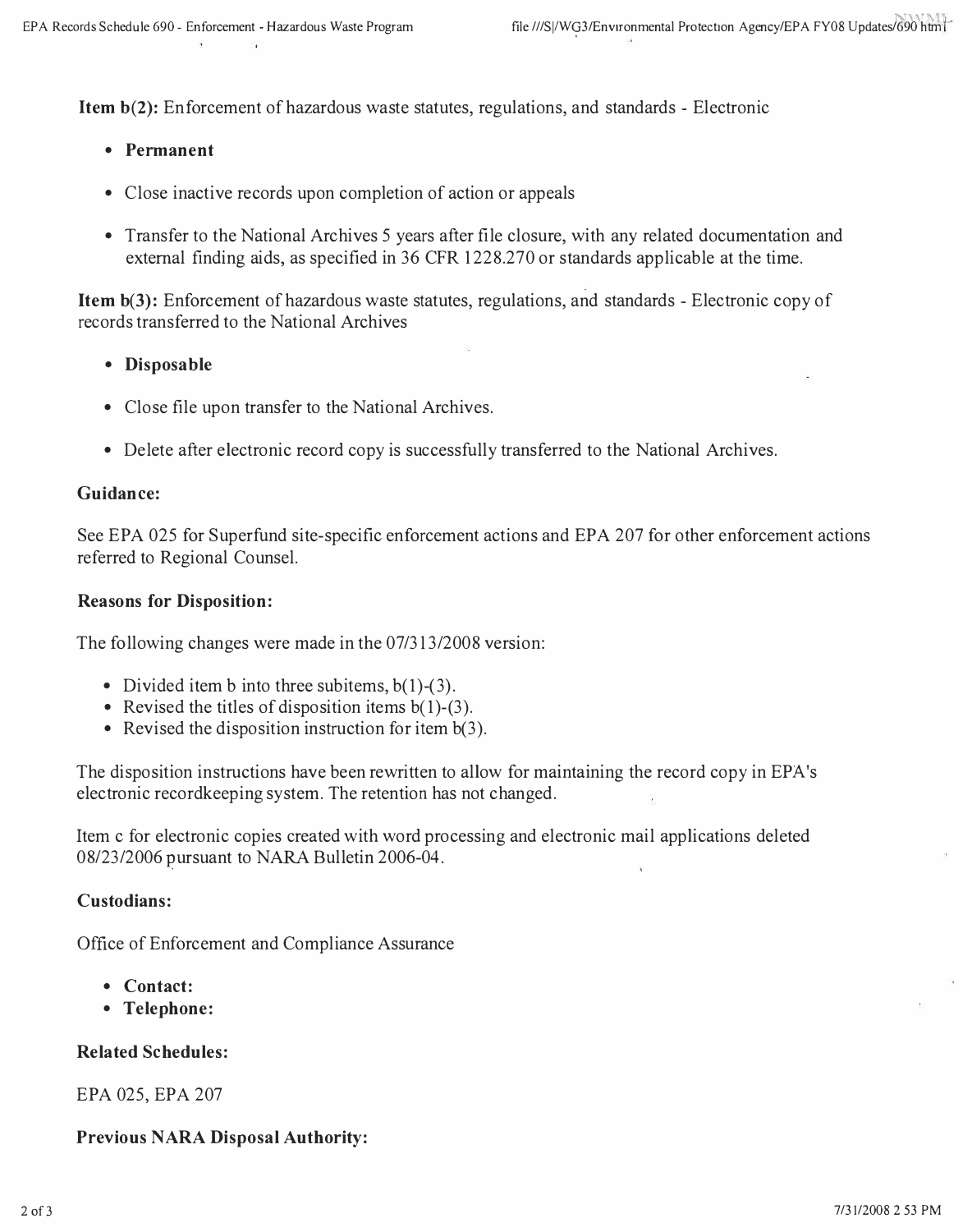### NCI 74-255/13c (TN-28-C3/6c), NCl-412-85-13/l0c(l) and (2)

¥,

×

**Entry:** 11/02/1993

**EPA Approval:** 11/16/2006

**NARA Approval:** 04/04/2007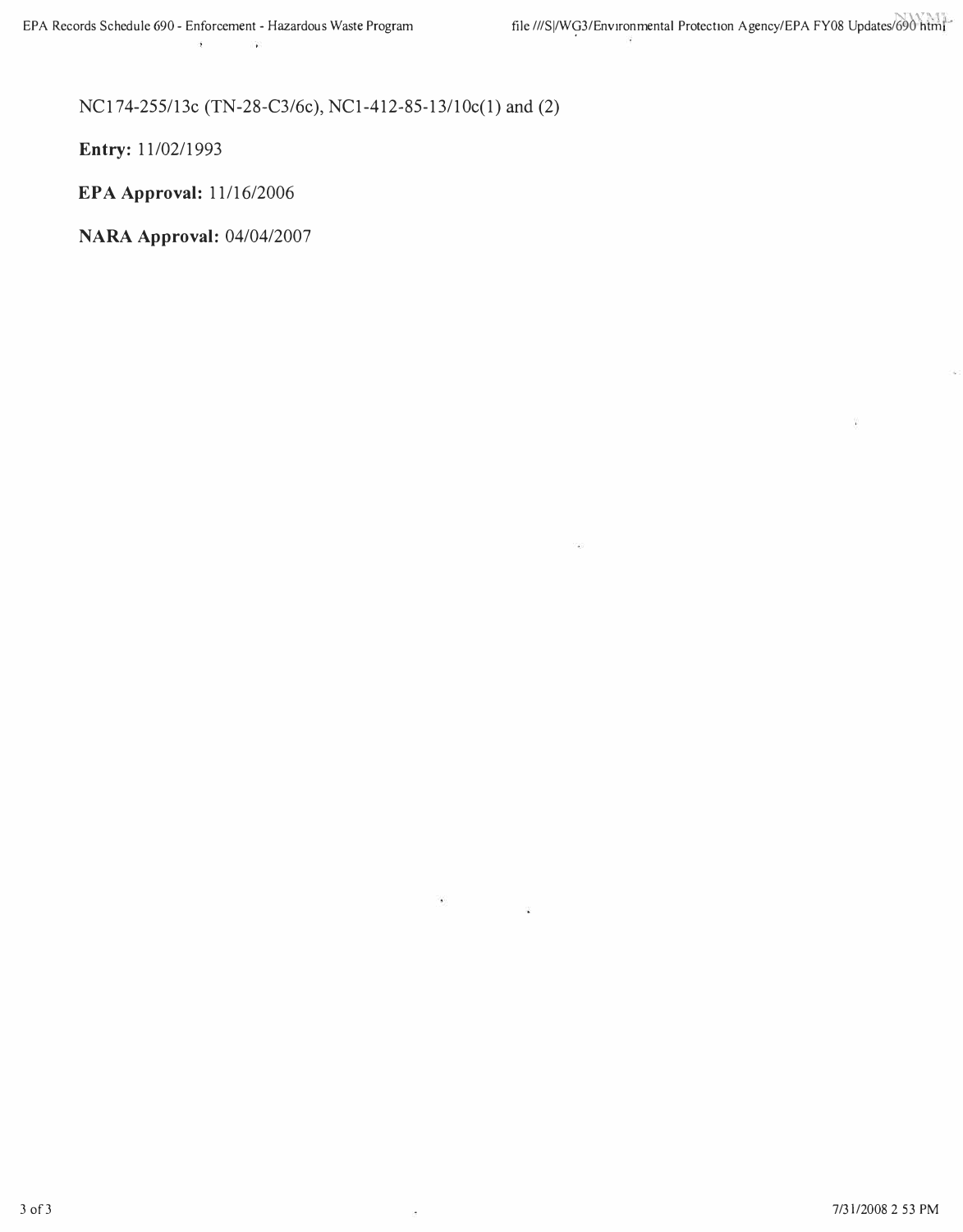| From:    | Henry Wolfinger                                                    |
|----------|--------------------------------------------------------------------|
| To:      | Adams, Margaret; Fultz, Elizabeth, Schauble, Jeanne, Stewart, Lynn |
| Date:    | 7/31/2008 3 36:49 PM                                               |
| Subject: | Fwd. Revised schedules                                             |

Colleagues -

Attached are updates of three previously approved EPA schedules (the final schedule, N1-412-07-65, can be omitted from your consideration, as it has yet to be approved). The minor language changes to the item titles, description, and contact information, as well as reorganization of disposition instructions, do not require resubmitting the schedules to NARA for approval

**NWML** 

Page 1

Please replace the existing versions of these schedules with the attached updates

Henry Wolfinger Appraisal Archivist Life Cycle Management Division (NWML) National Archives at College Park V. 301-837-3147 F 301-837-3697 henry wolfinger@nara.gov

CC: Felton, Barbara; [Lautenbacher.Jason@epam](mailto:Lautenbacher.Jason@epamall)ail epa.gov; York Sandy@epamail epa.gov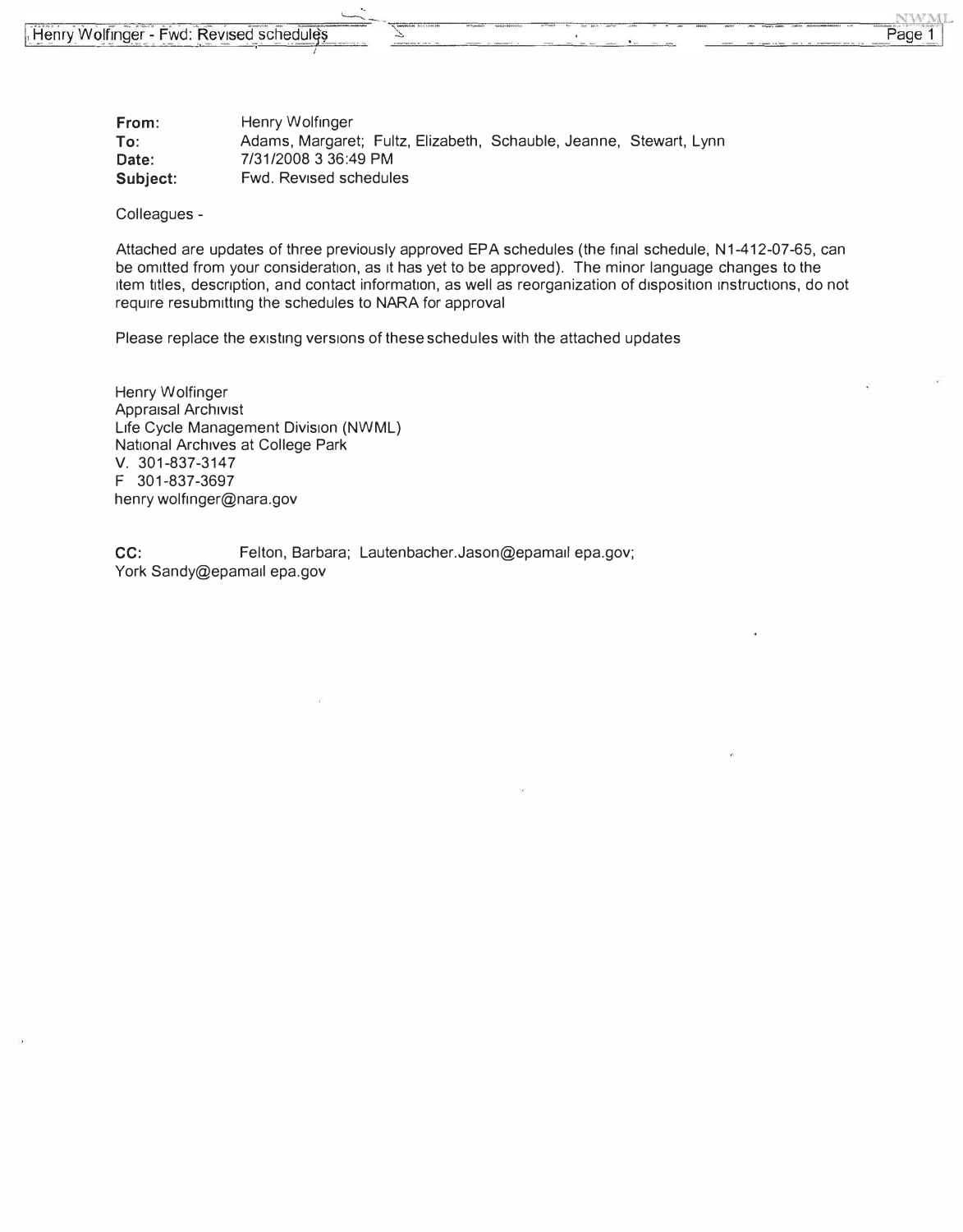| From:    | <york.sandy@epamail epa.gov=""></york.sandy@epamail>  |
|----------|-------------------------------------------------------|
| To:      | <henry.wolfinger@nara.gov></henry.wolfinger@nara.gov> |
| Date:    | 7/31/2008 11.19:34 AM                                 |
| Subject: | Revised schedules                                     |

Henry,

The attached schedules have some revisions this month so I'm sending updated copies

**NWML** 

Page 1

| NARA no.   EPA no.   Change                                                                        |  |
|----------------------------------------------------------------------------------------------------|--|
| N1-412-02-7   004   Revised schedule title and disposition<br>  item $c(2)$                        |  |
| N1-412-07-19   690   Divided item b into three subitems                                            |  |
| N1-412-07-25   010   Item d divided into three subitems                                            |  |
| N1-412-07-65/5   668   Changed disposition of item $a(2)$ from<br>  (draft)   varies to disposable |  |

(See attached file. 004.html)(See attached file: 010 html)(See attached file: 668 html)(See attached file: 690 html}

Sandy York, **CRM**  ASRC Management Services Contract support for EPA's National Records Management Program 303-840-0464 (voice) 303-840-0489 (fax) [york.sandy@epa](mailto:york.sandy@epa) gov

CC: [<felton.barbara@epam](mailto:felton.barbara@epamall)ail epa.gov>, [<Lautenbacher.Jason@epamail.epa](mailto:Lautenbacher.Jason@epamail.epa.gov).gov>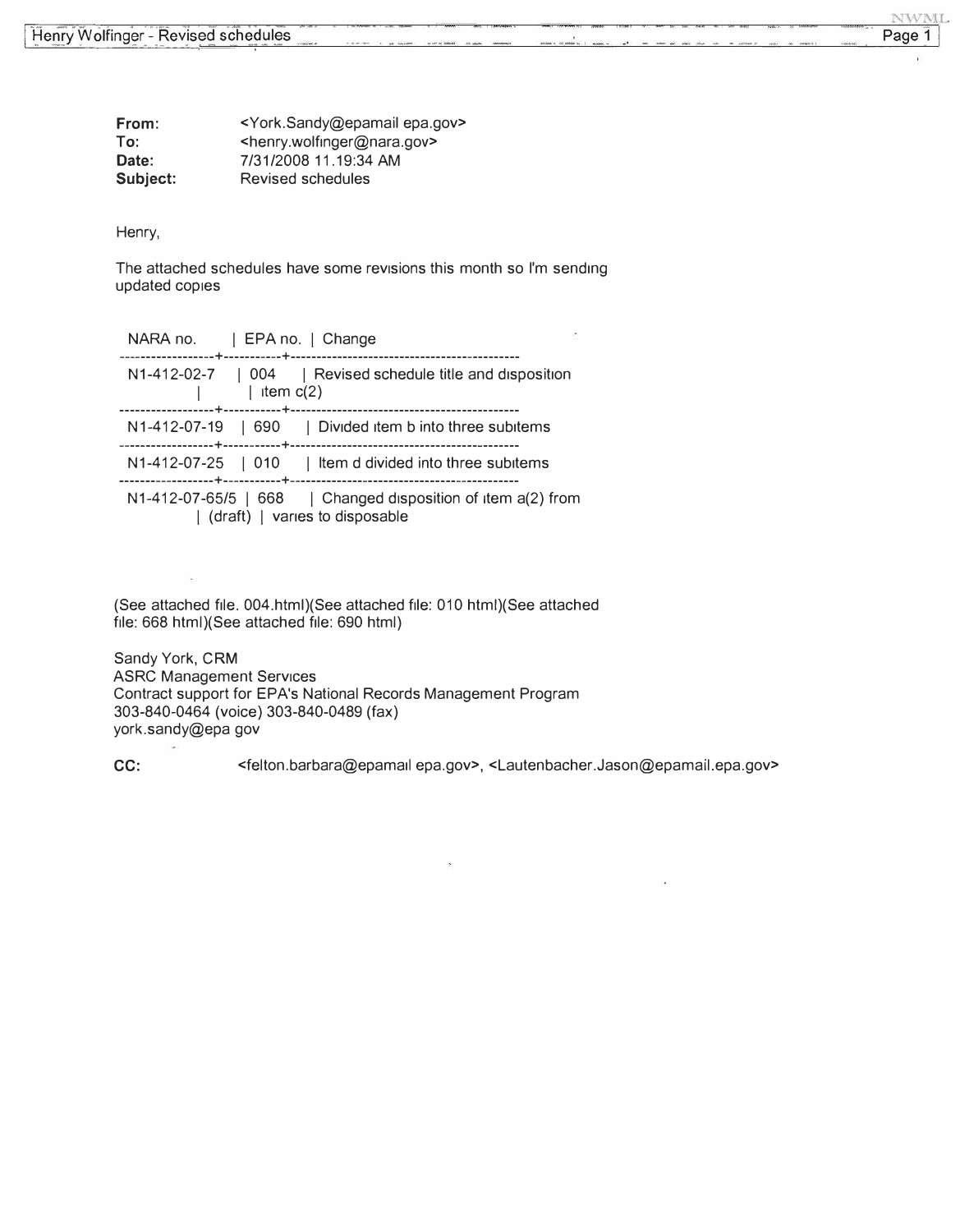Leslie Watson - Revised Titles & Disp Language for EPA MN Schedules.

NWML Page 1

**From:** Henry Wolfinger To: [York.Sandy@epama](mailto:York.Sandy@epamall)il epa gov **Date:** 2/15/2007 11 21 37 AM Subject: Re Two Questions for You

Sandy -

Both of your proposed changes are editorial rather than substantive and no SF-115 need be submitted for such changes I particularly like your first suggestion - clarifying the transfer instructions so that transfer takes place at a specified time after an event (e g, closure of file)

We would like to receive electronic copies of the updates that we can insert into the previously approved Jobs and distribute to other NARA stakeholder units with an interest in EPA records This will hopefully ensure that NARA and EPA are working from the same page when the schedules are referenced and put to use

I'm distributing copies of our exchange to other members of my workgroup so that they're aware of this arrangement

Henry Wolfinger **Appraisal Archivist** Life Cycle Management Division (NWML) National Archives at College Park V 301-837-3147 F 301-837-3697 henry wolfinger@nara gov

>>> <York Sandy@epamail epa gov> 2/15/2007 10 32 AM >>> Henry,

We've got two issues for your consideration

First, the language we.agreed to for transferring permanent electronic copies to NARA may need some tweaking For those schedules where the file closure is based on an event (e g , promulgation of a rule or completion of an activity), transferring every 5 years doesn't really make sense Please see the attached schedule for an example It should probably be transferring 5 years.after file closure For those kinds of cases, can we make that change in the disposition instructions without resubmitting them?

Second, we've run up against a character limit in Documentum for the titles of the schedules and the disposition items so we need to shorten some of them Again, do we need to resubmit if we're making that kind of a change?

(See attached file 149 html)

Sandy York, CRM ASRC Management Services Contract support for EPA's National Records Management Program 7217 E Parker Hills Ct Parker CO 80138-7922 303-840-0464 (voice) 303-840-0489 (fax) york sandy@epa gov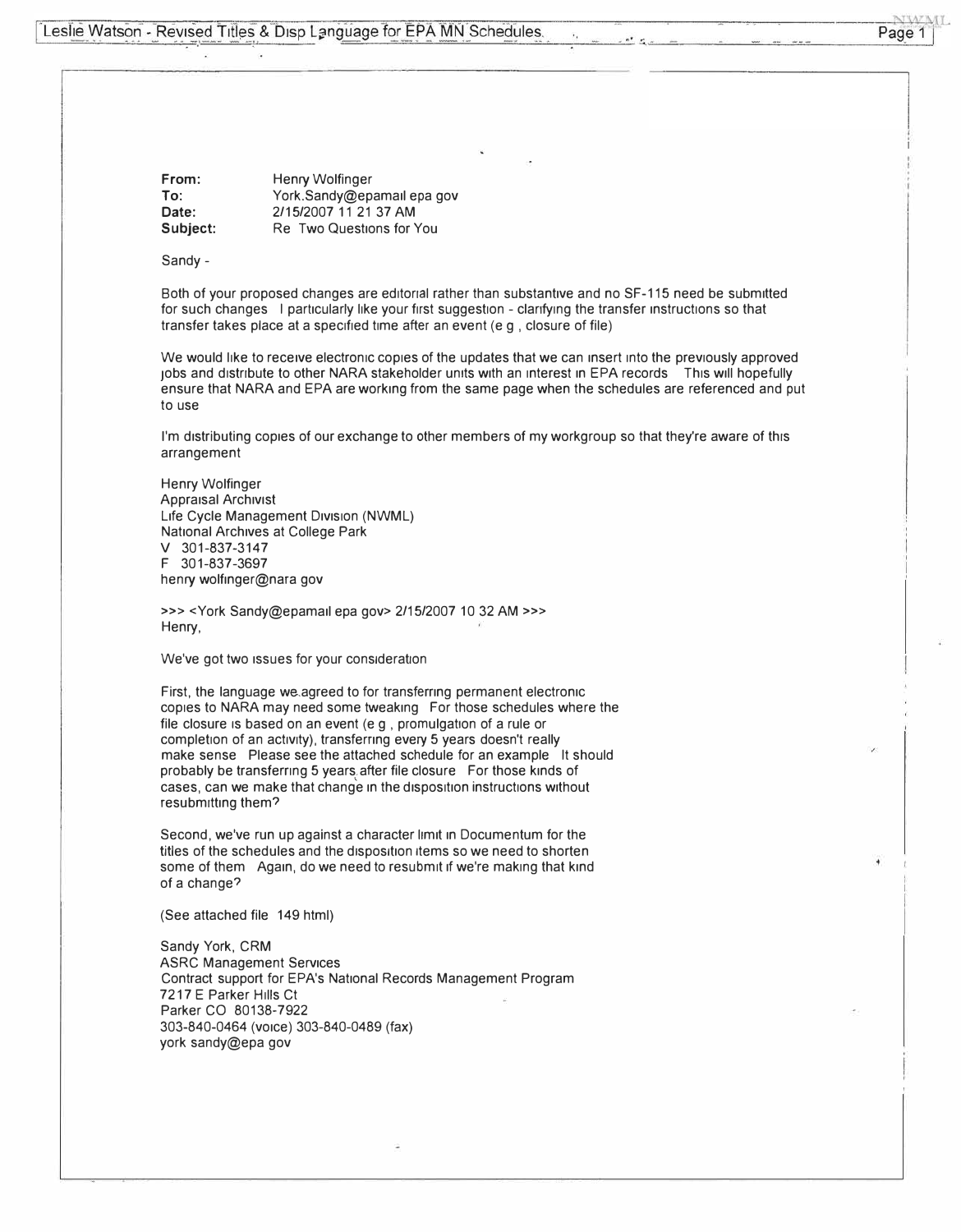$\omega$ 

Ÿ,

Page 2

CC: felton barbara@epamail epa gov, Flaherty, Kate, Hulmston, John, Watson, Leslie, Wilson, Yvonne

J.

 $\mathbf{r}^2$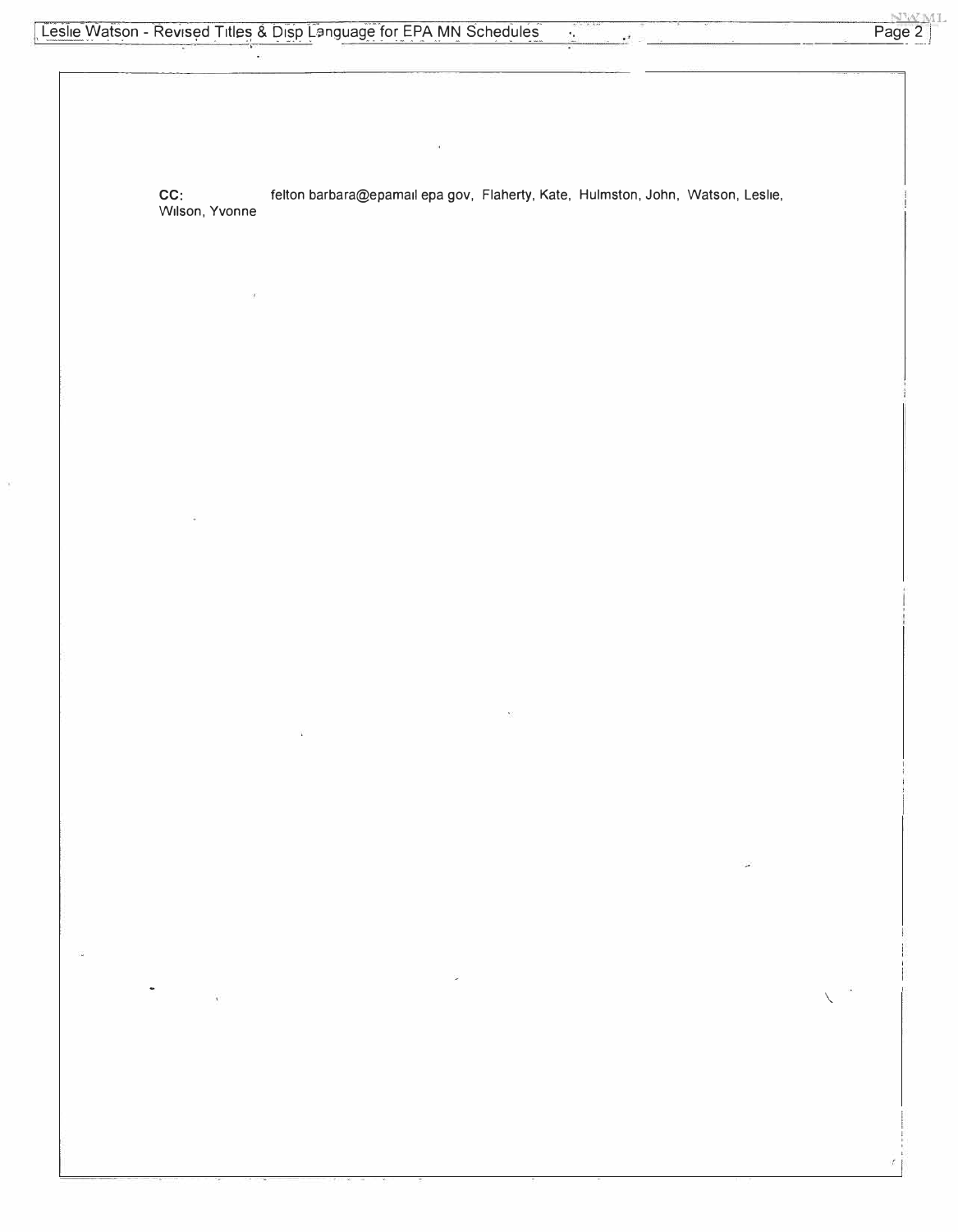**This schedule is in development. It may not be used to retire or destroy records. If you have any <u>duestions</u>**, please contact the **Records** Help Desk.

# **Records Schedule 690**

Status: Development, 11/09/2006

Title: Enforcement - Hazardous Waste Program

**Program:** Enforcement and Compliance Assurance

**Applicability: Headquarters** 

Function: 108-025-08 - Compliance and Enforcement

## **NARA Disposal Authority:**

This schedule authorizes the disposition of the record copy in any media (media neutral). Records designated for permanent retention must be transferred to the National Archives in accordance with NARA standards at the time of transfer.

• Pending

Revised 3/20/2007

## **Description:**

Contains documents pertaining to the compliance monitoring and enforcement program for controlling hazardous waste. Includes documents and data relating to statements of program, guidance, policies, strategies, analysis of state laws, interim and final authorities and statements of Attorney General.

Also contains documents pertaining to EPA's enforcement of haxardous waste statutes, regulations, and standards. Documents include case development and litigation support files, background studies, legal documents, opinions, reports, attorney work product, surveillance reports, violation notices and compliance orders.

#### **Disposition Instructions:**

**Item a:** Compliance monitoring and enforcement for controlling hazardous wastevelating to state programs

- Disposable
- Close inactive records upon completion of program. Destroy 20 years after file closure.

**Item b:** Enforcement of hazardous waste statutes, regulations and standards

- Permanent
- Close inactive records upon completion of action or appeals. Transfer nonelectronic records to the National Archives in 5 year blocks 15 years after file closure. Transfer electronic records to the National Archives every 5 years, with any related documentation and external finding aids, as specified in 36 CFR 1228.270 or standards applicable at the time.